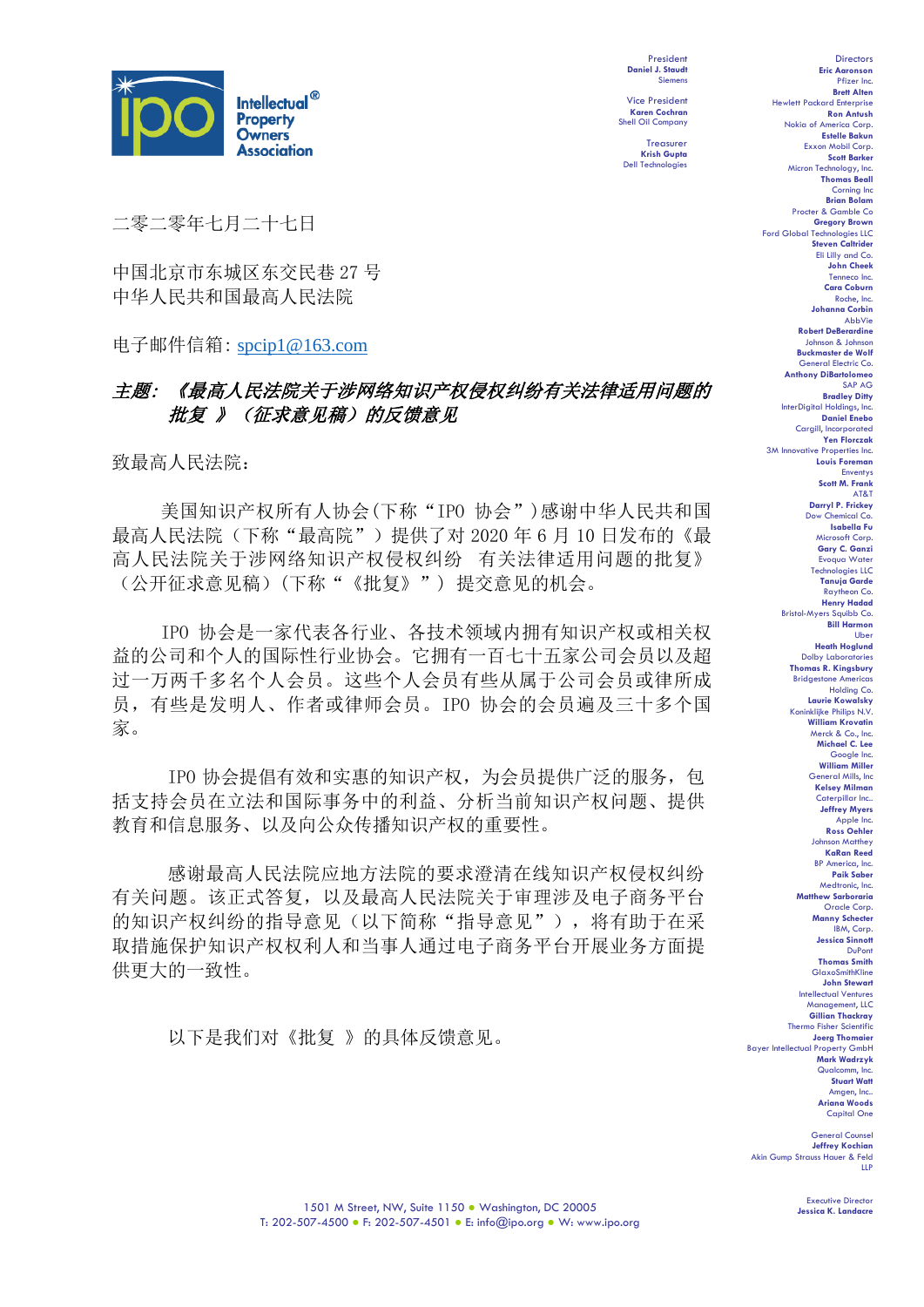作为一般性评论,我们注意到官方答复中的原则和主题与 2020 年 6 月 10 日 发布的《指导意见》存在重叠。如果两份文件之间存在重叠和不一致之处,我们谨 建议提供更多具体细节的《指导意见》优先。

# 第 2 条

第 2 条解决了互联网服务提供商和电子商务平台的运营商在收到知识产权所 有者依法发出的通知后的责任。为了防止轻率诉讼行为,IPO 建议应以有力的证据 支持这种通知,如下所示:

网络服务提供者、电子商务平台经营者收到知识产权权利人依法发出 的通知和有力的证据后,未及时采取删除、屏蔽、断开链接等必要措 施的,应当对损害的扩大部 分与网络用户或者电子商务平台内经营 者承担连带责任。

# 第 4 条

第四条规定, 在将非侵权声明转发给权利人之后"合理时间内"未收到投 诉或诉讼通知的,互联网服务提供商或电子商务平台运营商应终止及时采取现有措 施。所谓的"合理期限"通常会引起争议,并且我们注意到,《指导意见》第 11 条 也处理了相同的原则。为了保护有关各方的权利并与《指导意见》保持一致,我们 建议以下内容:

网络服务提供者、电子商务平台经营者在转送声明到达权利人后的 合 理期限 25 个工作日内,未收到权利人已经投诉或者提起诉讼通知 的,应当及时终止所采取的措施。

# 第 5 条

由于(i)指导意见的第 10 条("第 10 条")和正式答复的第 5 条("第 5 条")均针对恶意声明者, (ii)第 10 条提供了在确定声明人的陈述是否恶意时可 能考虑到的因素;及(iii)为了促进第 10 条与第 5 条之间的一致性,谨提出将第 10 条列举的因素纳入第 5 条如下:

由《最高人民法院关于审判涉及电子商务平台的知识产权纠纷的指 导意见》第十条所列的因素来决定提交恶意声明导致网络服务提供 者、电子商务平台经营者终止措施,造成知识产权权利人损害扩大 的,人民法院可以根据知识产权权利人的请求,加重恶意声明人对 损害扩大部分的赔偿责任。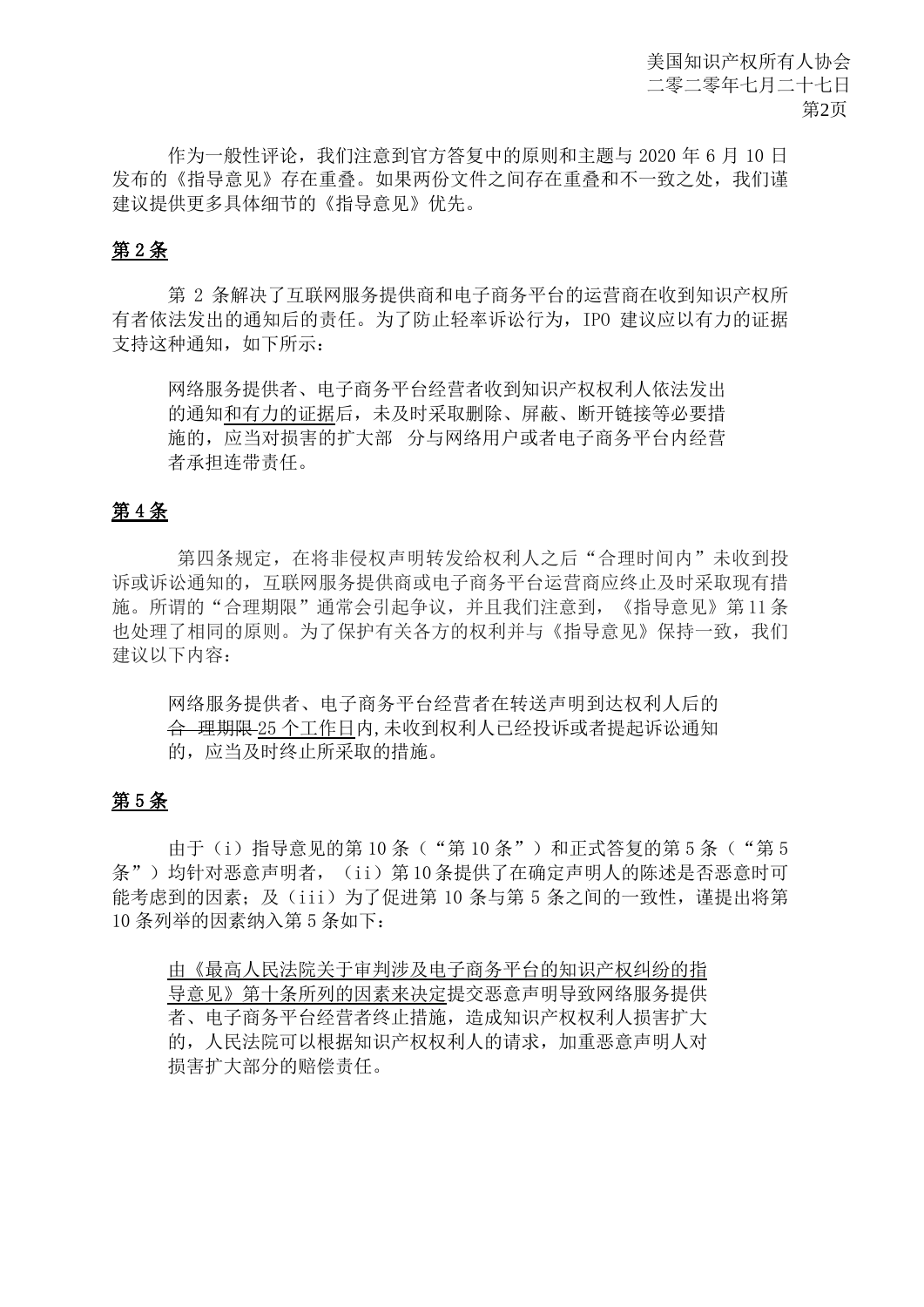# 第 6 条

第 6 条涉及正式答复对未决案件的适用性。谨此提出,澄清案件的最后审理 是否已经"结束"的时机。 IPO 建议进行以下修订:

本批复作出时判决尚未发布终审的案件,适用本批复;本批复作出 时判决已经终审发布,当事人申请再审或者按照审判监督程序决定再 审的案件,不适用本批复.

IPO 协会再次感谢贵院给予此次机会提出反馈意见。我们也非常愿意与贵院进一步 交流或能有机会为贵院提供更多的信息。

随信附上本信的翻译版本。

此致

Mull

Daniel J. Staudt 美国知识产权所有人协会主席

附件: IPO 协会对《最高人民法院关于涉网络知识产权侵权纠纷 有关法律适用问题 的批复》(征求意见稿)的反馈意见 (英文版)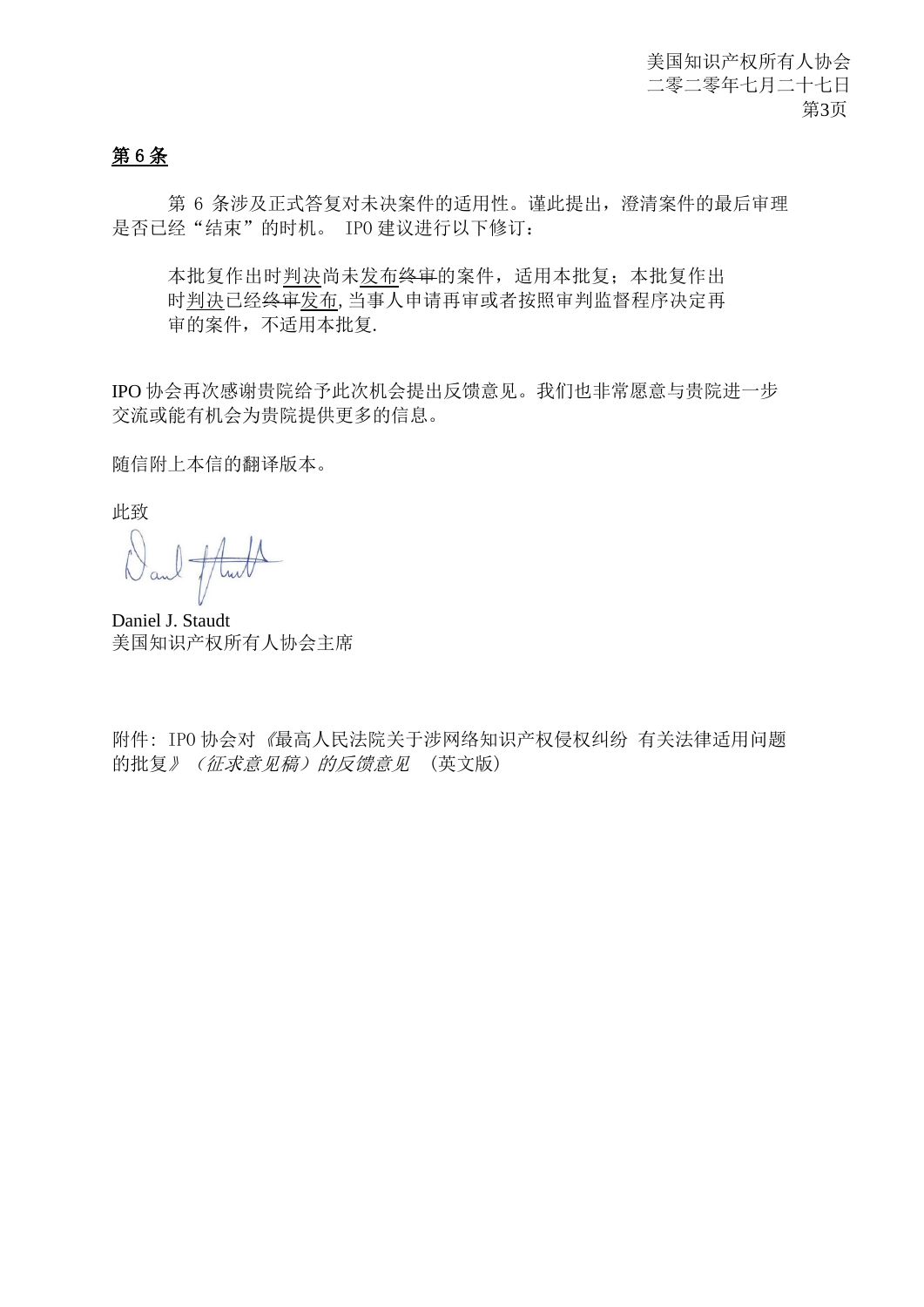

27 July 2020

Supreme People's Court 27 Jiaomin Alley Dongcheng District Beijing, P.R.China

# *VIA EMAIL*: [spcip2020@163.com](mailto:spcip2020@163.com)

# *Re: Official Reply from the Supreme People's Court on the Application of Law in Disputes Involving Online Intellectual Property Rights Infringement*

To the Supreme People's Court:

The Intellectual Property Owners Association (IPO) wishes to thank the Supreme People's Court (hereinafter referred to as the "SPC") for the opportunity to respond to the request for comments on the draft "*Official Reply from the Supreme People's Court on the Application of Law in Disputes Involving Online Intellectual Property Rights Infringement*" (hereinafter referred to as the "Official Reply") published on 10 June 2020.

IPO is an international trade association representing companies and individuals in all industries and fields of technology who own, or are interested in, intellectual property rights. IPO's membership includes 175 companies and close to 12,000 individuals who are involved in the association either through their companies or as inventor, author, law firm, or attorney members. IPO membership spans over 30 countries.

IPO advocates for effective and affordable IP ownership rights and offers a wide array of services, including supporting member interests relating to legislative and international issues; analyzing current IP issues; providing information and educational services; and disseminating information to the public on the importance of IP rights.

We appreciate the SPC's issuance of clarifications in response to requests by local courts concerning disputes over online infringements of intellectual property rights. The Official Reply, along with the *Guiding Opinions of the Supreme People's Court on the Trial of Intellectual Property Disputes Involving E-Commerce Platform* (*"*Guiding Opinions"), will help provide greater consistency in the application of measures to protect IP rights holders and parties conducting business via e-commerce platforms.

We provide below our comments on the Official Reply.

President **Daniel J. Staudt** Siemens Vice President

**Karen Cochran** Shell Oil Company Treasurer

**Krish Gupta** Dell Technologies

Pfizer Inc. **Brett Alten** Hewlett Packard Enterprise **Ron Antush** Nokia of America Corp. **Estelle Bakun** Exxon Mobil Corp. **Scott Barker** Micron Technology, Inc. **Thomas Beall** Corning Inc **Brian Bola** Procter & Gamble Co **Gregory Brown** Ford Global Technologies LLC **Steven Caltrider** Eli Lilly and Co. **John Cheek** Tenneco Inc. **Cara Coburn** Roche, Inc. **Johanna Corbin** AbbVie **Robert DeBerardine** Johnson & Johnson **Buckmaster de Wolf** General Electric Co. **Anthony DiBartolomeo** SAP AG **Bradley Ditty** InterDigital Holdings, Inc. **Daniel Enebo** Cargill, Incorporated **Yen Florczak** 3M Innovative Properties Inc. **Louis Foreman** Enventys **Scott M. Frank** AT&T **Darryl P. Frickey** Dow Chemical Co. **Isabella Fu**  Microsoft Corp. **Gary C. Ganzi** Evoqua Water Technologies LLC **Tanuja Garde** Raytheon Co. **Henry Hadad** Bristol-Myers Squibb Co. **Bill Harmon** Ube **Heath Hoglund** Dolby Laboratories **Thomas R. Kingsbury** Bridgestone America Holding Co. **Laurie Kowalsky** Koninklijke Philips N.V. **William Krovatin** Merck & Co., Inc. **Michael C. Lee** Google Inc. **William Miller** General Mills, Inc **Kelsey Milman** Caterpillar Inc.. **Jeffrey Myers** Apple Inc. **Ross Oehler** Johnson Matthey **KaRan Reed** BP America, Inc. **Paik Saber** Medtronic, Inc. **Matthew Sarboraria** Oracle Corp. **Manny Schecter** IBM, Corp. **Jessica Sinnott** DuPont **Thomas Smith** GlaxoSmithKline **John Stewart** Intellectual Ventures Management, LLC **Gillian Thackray** Thermo Fisher Scientific **Joerg Thomaier** Bayer Intellectual Property GmbH **Mark Wadrzyk** Qualcomm, In **Stuart Watt** Amgen, Inc.. **Ariana Woods** Capital One

Directors **Eric Aaronson** 

General Counsel **Jeffrey Kochian** Akin Gump Strauss Hauer & Feld LLP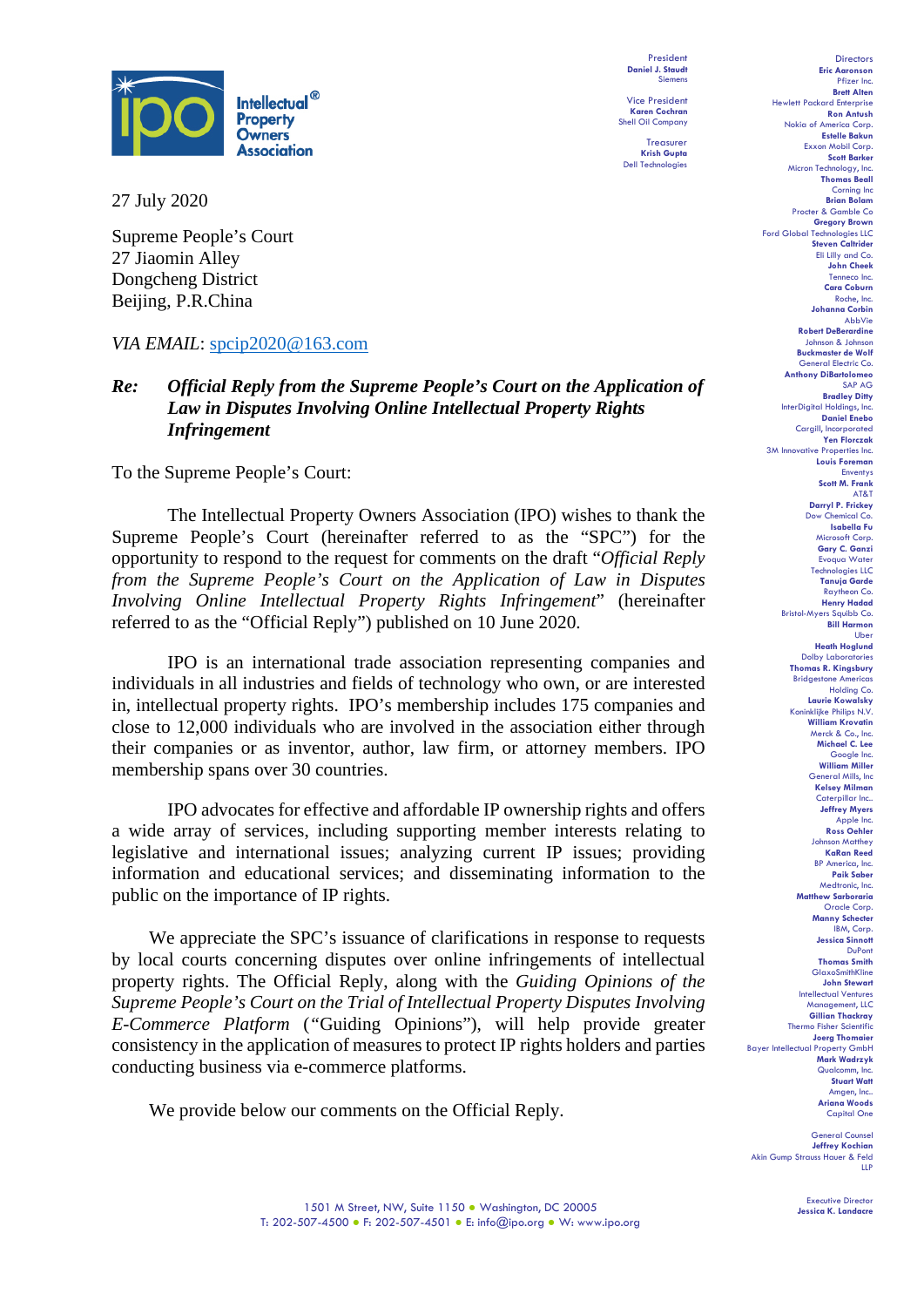As a general comment, we noticed that the Official Reply includes provisions that overlap in principle and subject matter with the Guiding Opinions also issued on 10 June 2020. To the extent there is overlap and inconsistency between the two documents, we respectfully recommend that the Guiding Opinions, which provide greater specificity, take precedence.

# **Article 2**

Article 2 addresses liability of the internet service provider and the operator of the e-commerce platform after receiving the notice given in accordance with the law by an owner of an intellectual property right. In order to prevent frivolous actions, IPO suggests that such notice should be supported with substantiating evidence, as shown below:

*After receiving the notice given in accordance with the law with substantiating evidence by an intellectual property right owner, if the internet service provider and the operator of the e-commerce platform fail to take necessary measures to delete, or block, or disable relevant links, it shall be jointly and severally liable with the internet user or the operator on its platform with regard to the additional injury or damage.*

### **Article 4**

Article 4 provides that where notice of a complaint or lawsuit has not been received "within a reasonable period of time" after the statement of non-infringement is forwarded to the right holder, then the Internet service provider or e-commerce platform operator shall terminate the existing measures in a timely manner. What is considered a "reasonable period of time" is often subject to dispute, and we note that the same principle is addressed in the Guiding Opinions under Article 11. To protect the rights of all parties involved, and for consistency with the Guiding Opinions, we recommend the following:

*Where the Internet service provider or e-commerce platform operator doesn't receive any notice that the right holder has filed a complaint or lawsuit within a reasonable period of time 25 working days after the forwarded statement reaches the right holder, it shall terminate measures that have been taken in a timely manner.*

### **Article 5**

Inasmuch as (i) Article 10 of the Guiding Opinions ("Article 10") and Article 5 of the Official Reply ("Article 5") are both directed to a malicious declarer, (ii) Article 10 provides a list of factors that may be taken into account in determining whether the statement by the declarer is malicious and (iii) to promote consistency between Article 10 and Article 5, it is respectfully submitted that the factors enumerated under Article 10 be incorporated into Article 5 as follows:

*Where the submission of a malicious statement that may be determined by the factors listed pursuant to Article 10 of the Guiding Opinions of the Supreme People's Court on the Trial of Intellectual Property Disputes Involving E-Commerce Platformsresults in termination of measures by the*